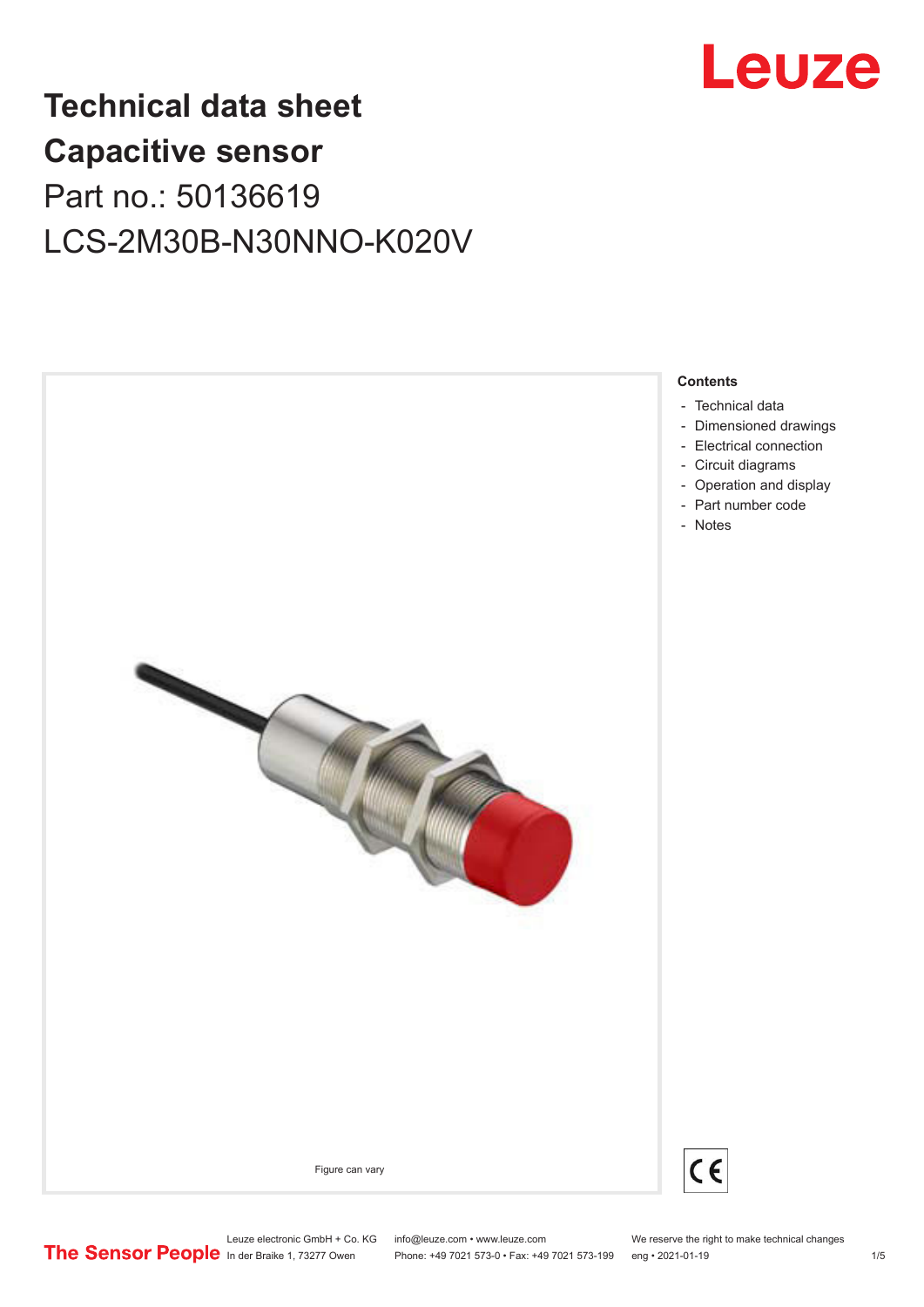## <span id="page-1-0"></span>**Technical data**

# Leuze

| <b>Basic data</b>                                                   |                              | <b>Environmental data</b>      |                |
|---------------------------------------------------------------------|------------------------------|--------------------------------|----------------|
| <b>Series</b>                                                       | LCS-2                        | Ambient temperature, operation | $-2570 °C$     |
| Switching distance S <sub>n</sub>                                   | 2  30 mm                     |                                |                |
| <b>Assured switching distance</b>                                   | 24.3 mm                      | <b>Certifications</b>          |                |
|                                                                     |                              | Degree of protection           | IP 67          |
| <b>Electrical data</b>                                              |                              | <b>Protection class</b>        | III            |
| Protective circuit                                                  | Polarity reversal protection | <b>Standards applied</b>       | IEC 60947-5-2  |
|                                                                     | Short circuit protected      |                                |                |
|                                                                     |                              | <b>Correction factors</b>      |                |
| Performance data                                                    |                              | <b>Acetone</b>                 | 0.75           |
| Supply voltage U <sub>B</sub>                                       | 10  30 V, DC                 | <b>Acrylic resin</b>           | 0.10.25        |
| <b>Residual ripple</b>                                              | 010%<br>10 mA                | Alcohol                        | 0.85           |
| <b>Open-circuit current</b><br>Temperature drift, max. (in % of S,) | 10 %                         | Ammonia                        | 0.70.85        |
| Repeatability, max. (in % of S.)                                    | 5 %                          | Aniline                        | 0.4            |
| Rated operating current                                             | 200 mA                       | <b>Gasoline</b>                | 0.1            |
|                                                                     |                              | <b>Celluloid</b>               | 0.15           |
| <b>Outputs</b>                                                      |                              | Liquid chlorine                | 0.1            |
| Number of digital switching outputs 1 Piece(s)                      |                              | <b>Ebonite</b>                 | 0.15           |
|                                                                     |                              | Epoxy resin                    | 0.150.35       |
| <b>Switching outputs</b>                                            |                              | Crude oil                      | 0.05           |
| <b>Type</b>                                                         | Digital switching output     | <b>Ethanol</b>                 | 0.85           |
| Voltage type                                                        | DC                           | Ethylene glycol                | 0.93           |
|                                                                     |                              | Freon R22 and 502 (liquid)     | 0.35           |
| <b>Switching output 1</b>                                           |                              | Grain                          | 0.150.3        |
| <b>Assignment</b>                                                   | Connection 1, conductor 2    | Glass                          | 0.20.55        |
| <b>Switching element</b>                                            | Transistor, NPN              | Glycerin                       | 0.98           |
| <b>Switching principle</b>                                          | NO (normally open)           | <b>Rubber</b>                  | 0.150.9        |
| <b>Timing</b>                                                       |                              | Wood, wet                      | 0.60.85        |
|                                                                     |                              | Wood, dry                      | 0.10.4         |
| <b>Switching frequency</b>                                          | 100 Hz                       | <b>Carbon dioxide</b>          | $\mathbf 0$    |
| Connection                                                          |                              | Air                            | $\mathbf{0}$   |
|                                                                     |                              | <b>Marble</b>                  | 0.5            |
| <b>Number of connections</b>                                        | 1 Piece(s)                   | Flour                          | 0.05           |
|                                                                     |                              | <b>Melamine resin</b>          | 0.250.55       |
| <b>Connection 1</b>                                                 |                              | Milk powder                    | 0.2            |
| <b>Function</b>                                                     | Signal OUT                   | Nylon                          | 0.20.3         |
|                                                                     | Voltage supply               | Oil-containing paper           | 0.25           |
| <b>Type of connection</b>                                           | Cable                        | Paper                          | 0.1            |
| Cable length                                                        | 2,000 mm                     | Polyamide<br>Polyester resin   | 0.3<br>0.150.5 |
| <b>Sheathing material</b><br><b>Number of conductors</b>            | <b>PVC</b><br>3-wire         | Pressboard                     | 0.10.3         |
| Wire cross section                                                  | $0.35$ mm <sup>2</sup>       | <b>PTFE</b>                    | 0.1            |
|                                                                     |                              | <b>Quartz glass</b>            | 0.2            |
| Mechanical data                                                     |                              | Salt                           | 0.35           |
|                                                                     |                              | Sand                           | 0.150.3        |
| Design                                                              | Cylindrical<br>M30 x 1.5 mm  | Water                          | $\mathbf{1}$   |
| <b>Thread size</b>                                                  | 30 mm x 85 mm                | <b>Cement dust</b>             | 0.25           |
| Dimension (Ø x L)                                                   | Non-embedded                 | Sugar                          | 0.15           |
| <b>Type of installation</b>                                         | Metal                        |                                |                |
| <b>Housing material</b><br><b>Sensing face material</b>             | Plastic, Polybutylene (PBT)  | <b>Classification</b>          |                |
| <b>Cover material</b>                                               | Plastic, Polybutylene (PBT)  | <b>Customs tariff number</b>   | 85365019       |
|                                                                     |                              | eCl@ss 5.1.4                   | 27270102       |
| <b>Operation and display</b>                                        |                              | eCl@ss 8.0                     | 27270102       |
| Type of display                                                     | LED                          | eCl@ss 9.0                     | 27270102       |
|                                                                     |                              |                                |                |

### **Oil-containing paper** 0.25 **Paper** 0.1 **Polyamide** 0.3 **Polyester resin** 0.15 ... 0.5 **Pressboard** 0.1 ... 0.3 **PTFE** 0.1 **Quartz glass** 0.2 **Salt** 0.35 **Sand** 0.15 ... 0.3 **Water** 1 **Cement dust** 0.25 **Sugar** 0.15 **Classification Customs tariff number** 85365019 **eCl@ss 5.1.4** 27270102 **eCl@ss 8.0** 27270102 **eCl@ss 9.0** 27270102 **eCl@ss 10.0** 27270102 **eCl@ss 11.0** 27270102 **ETIM 5.0** EC002715 **ETIM 6.0** EC002715

**Switching distance, adjustable** Yes

**Number of LEDs** 1 Piece(s) **Operational controls** Multiturn potentiometer **Function of the operational control** Sensitivity adjustment

Leuze electronic GmbH + Co. KG info@leuze.com • www.leuze.com We reserve the right to make technical changes<br>
The Sensor People in der Braike 1, 73277 Owen Phone: +49 7021 573-0 • Fax: +49 7021 573-199 eng • 2021-01-19 Phone: +49 7021 573-0 • Fax: +49 7021 573-199 eng • 2021-01-19 2/5

**ETIM 7.0** EC002715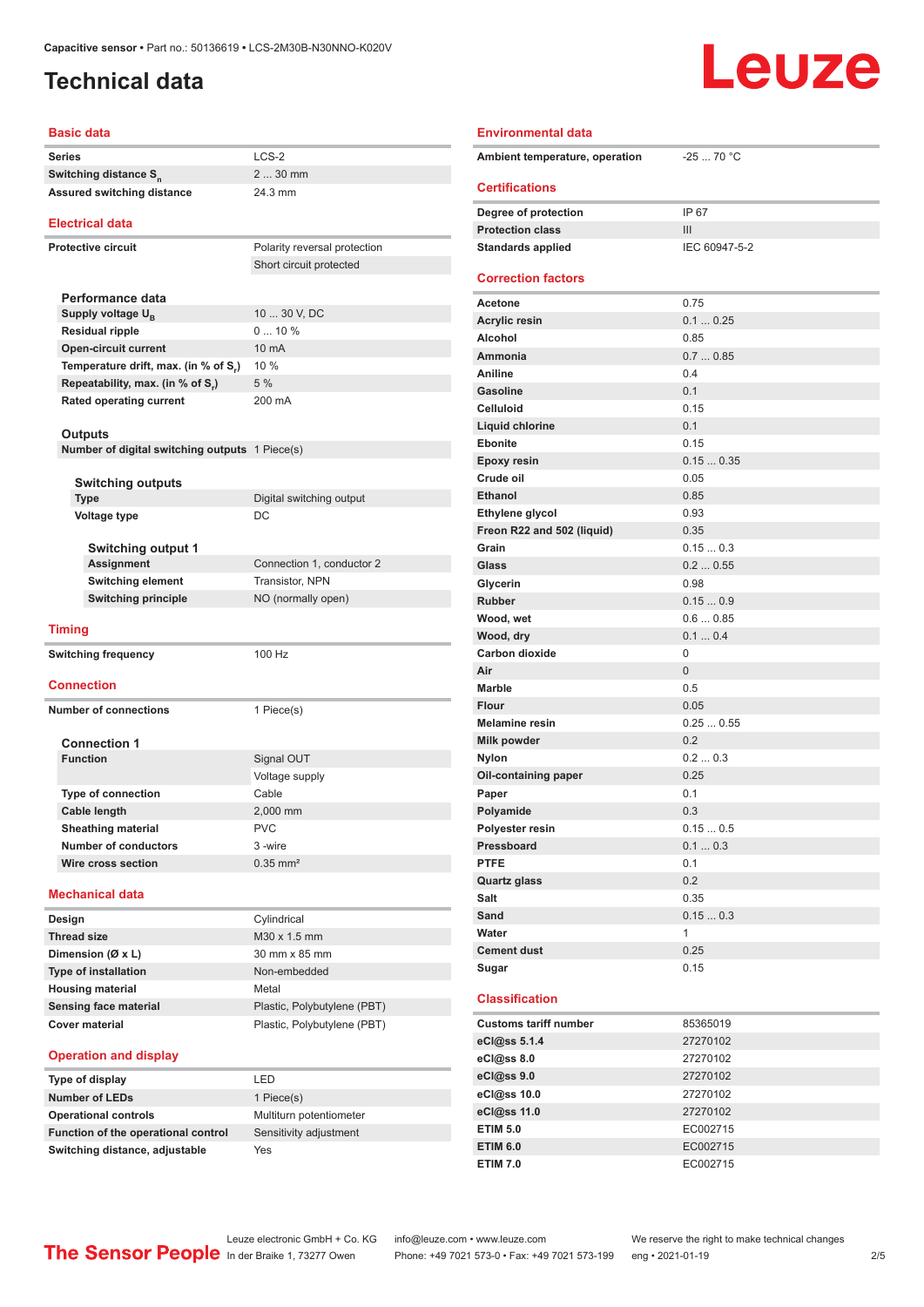### <span id="page-2-0"></span>**Dimensioned drawings**

All dimensions in millimeters



### **Electrical connection**

### **Connection 1**

| <b>Function</b>           | Signal OUT             |
|---------------------------|------------------------|
|                           | Voltage supply         |
| Type of connection        | Cable                  |
| Cable length              | 2,000 mm               |
| <b>Sheathing material</b> | <b>PVC</b>             |
| Number of conductors      | 3-wire                 |
| Wire cross section        | $0.35$ mm <sup>2</sup> |
|                           |                        |

### **Conductor color Conductor assignment**

| <b>Brown</b> | 10 - 30 V DC |
|--------------|--------------|
| <b>Black</b> | <b>OUT</b>   |
| <b>Blue</b>  | <b>GND</b>   |

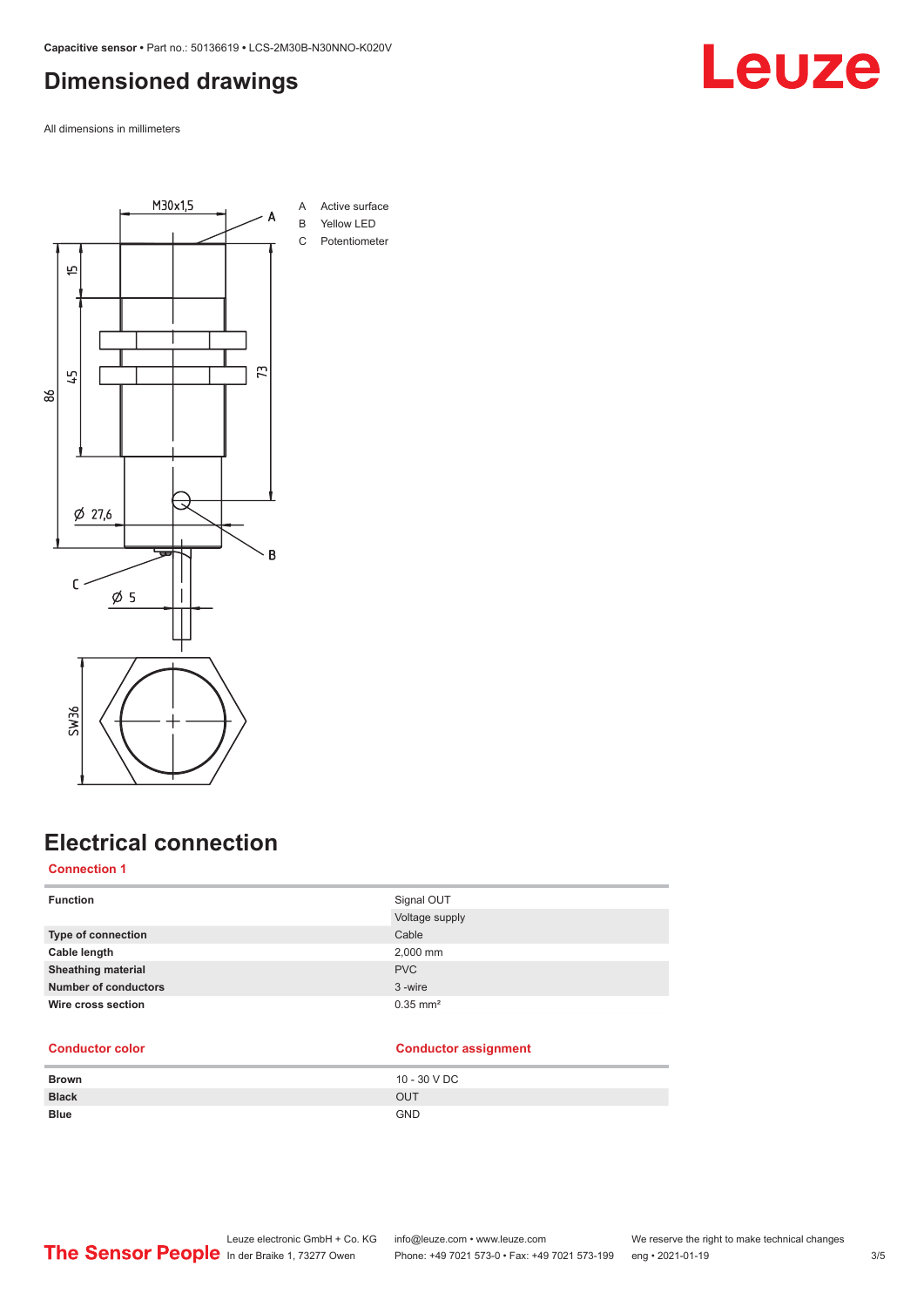### <span id="page-3-0"></span>**Circuit diagrams**





# **Operation and display**



**1** Yellow, continuous light Switching output/switching state

### **Part number code**

Part designation: **LCS-ABBBC-DDDEFF-GHHHIJJJ KK**

| <b>LCS</b>   | <b>Operating principle</b><br>LCS: capacitive sensor                                                                                                                                                                                                                                                                                                                                                                                                                                                                                                                                                                                                                                                                                                                                                                       |
|--------------|----------------------------------------------------------------------------------------------------------------------------------------------------------------------------------------------------------------------------------------------------------------------------------------------------------------------------------------------------------------------------------------------------------------------------------------------------------------------------------------------------------------------------------------------------------------------------------------------------------------------------------------------------------------------------------------------------------------------------------------------------------------------------------------------------------------------------|
| A            | <b>Series</b><br>1: series 1 "Extended"<br>2: series 2 "Advanced"                                                                                                                                                                                                                                                                                                                                                                                                                                                                                                                                                                                                                                                                                                                                                          |
| <b>BBB</b>   | Design<br>M12: series with M12 x 1 external thread<br>M18: series with M18 x 1 external thread<br>M30: series with M30 x 1.5 external thread<br>Q40: series in cubic design, length 40 mm<br>Q54: series in cubic design, length 54 mm                                                                                                                                                                                                                                                                                                                                                                                                                                                                                                                                                                                     |
| $\mathbf{C}$ | <b>Housing material</b><br>B: brass<br>M: metal<br>P: plastic/PBT<br>T: PTFE                                                                                                                                                                                                                                                                                                                                                                                                                                                                                                                                                                                                                                                                                                                                               |
| <b>DDD</b>   | Measurement range / type of installation<br>F03: typ. range limit 3.0 mm / embedded installation<br>F04: typ. range limit 4.0 mm / embedded installation<br>F05: typ. range limit 5.0 mm / embedded installation<br>F06: typ. range limit 6.0 mm / embedded installation<br>F08: typ. range limit 8.0 mm / embedded installation<br>F10: typ. range limit 10.0 mm / embedded installation<br>F15: typ. range limit 15.0 mm / embedded installation<br>F20: typ. range limit 20.0 mm / embedded installation<br>N06: typ. range limit 6.0 mm / non-embedded installation<br>N08: typ. range limit 8.0 mm / non-embedded installation<br>N15: typ. range limit 15.0 mm / non-embedded installation<br>N25: typ. range limit 25.0 mm / non-embedded installation<br>N30: typ. range limit 30.0 mm / non-embedded installation |
| E            | <b>Output function</b><br>B: NC and NO contact<br>N: NPN<br>P: PNP                                                                                                                                                                                                                                                                                                                                                                                                                                                                                                                                                                                                                                                                                                                                                         |
| FF           | Switching<br>NC: normally closed contact<br>NO: normally open contact<br>NP: programmable                                                                                                                                                                                                                                                                                                                                                                                                                                                                                                                                                                                                                                                                                                                                  |
| G            | <b>Connection cable</b><br>K: cable<br>n/a: no cable                                                                                                                                                                                                                                                                                                                                                                                                                                                                                                                                                                                                                                                                                                                                                                       |
| <b>HHH</b>   | Cable length<br>020: length 2,000 mm<br>003: length 300 mm<br>$n/a$ : no cable                                                                                                                                                                                                                                                                                                                                                                                                                                                                                                                                                                                                                                                                                                                                             |